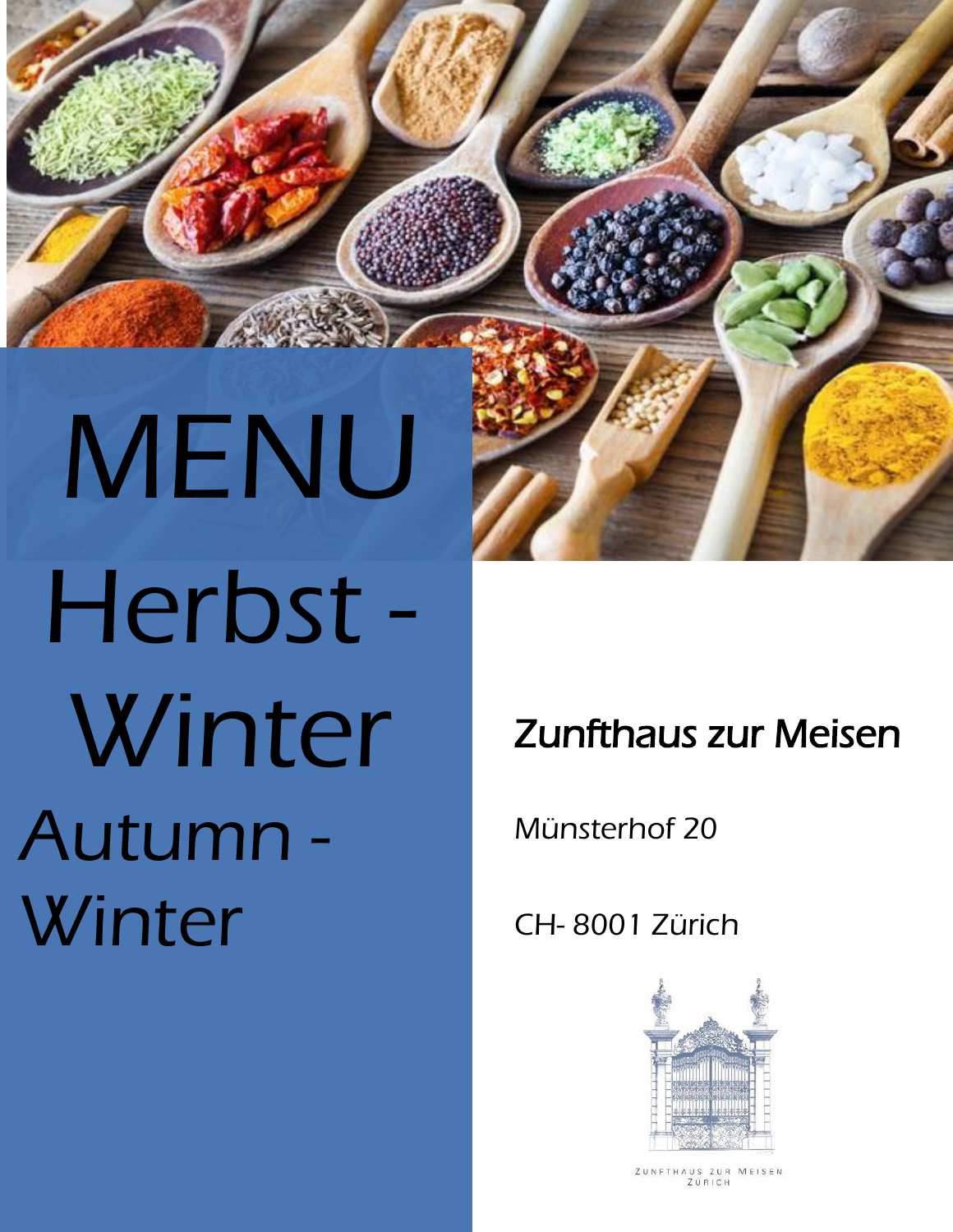# M e n u v o r s c h l ä g e Herbst, Winter 2022/2023

Bei diesen Vorschlägen handelt es sich um eine Auswahl an möglichen Menus, welche auch als 3-Gang-Menü serviert werden können. Unser Küchenchef Herr Jürg Gabathuler berücksichtigt gerne Ihre individuellen kulinarischen Wünsche. Wir freuen uns, Ihnen bei Bedarf beratend zur Seite zu stehen.

Menus autumn and winter 2022/2023

This is a selection of possible menus that we also offer as 3 course menus. Our Executive Chef, Mr Juerg Gabathuler is pleased to consider your individual wishes with the menu composition and also provides advice on your menu too.

### Nr. K CHF. 86.00

Riesencrevetten five Spices mit Glasnudelsalat \*\*\* Linsen Joghurt Süppchen \*\*\* Glasierte Kaninchenschlegel Schwarze Polenta **Wurzelgemüse** \*\*\* Griessflamerie mit Zwetschgenkompott

# Nr. L CHF. 87.00

Frischkäse Quenelles auf Laugentoast mit Kürbis Chuteny \*\*\* Boston Chowder \*\*\* Bündner Gamspfeffer mit Pfifferlingen Serviettenknödel Im Ofen gebratene Randen und Blutorangen \*\*\* Apfelstrudel

King prawns five spices served with glass noodle salad \*\*\*Persian lentil soup  $+ + +$ Glazed rabbit beater Black polenta Mixed rootvegetables \*\*\*Semolina flamerie with plum compote

Cream cheese dumpling on leek toast with pumpkin chuteny \*\*\*Boston chowder \*\*\*Chamois stew grison style with chanterelles Seviettenknödel Oven baked beetroot and oranges \*\*\*Applestrudel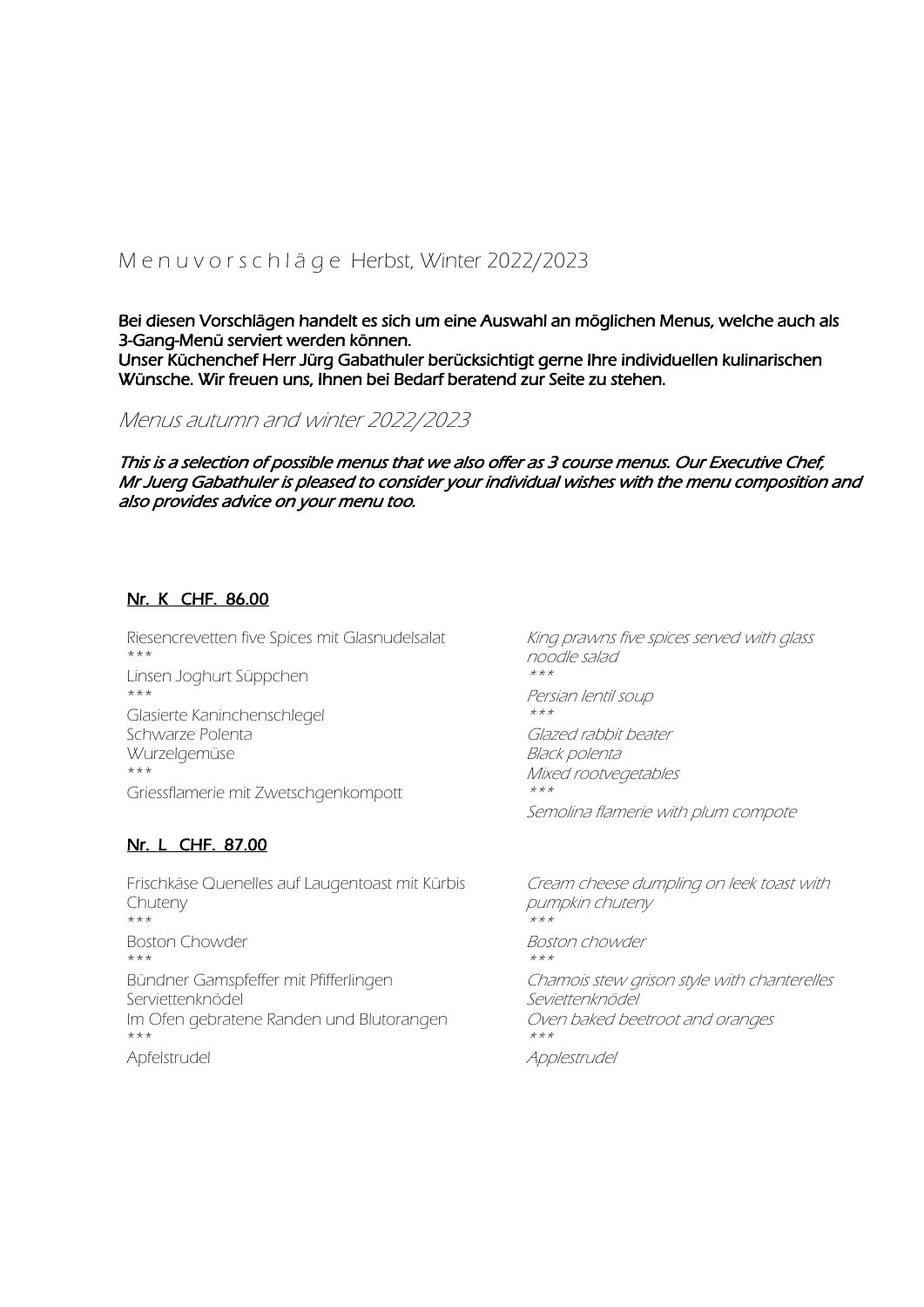### Nr M CHF. 89.00

Mille feuille von schottischem Rauchlachs \*\*\* Fenchel Mandarinen Suppe \*\*\* Ragout vom Buure Kalb in Honigsauce Gemüse Gersotto \*\*\* Kürbis Quarkkuchen mit Vanille Schaum

Scottish smoked salmon with puff pastry \*\*\*Creamy fennel tangerine soup  $\star\star\star$ Swiss veal stew in honey sauce Gersotto with garden vegetables \*\*\*

Pumpkin cheese cake with vanilla foam

### Nr. N CHF. 89.00

Nüsslisalat mit gebratenen Milken an Maracaibo Dressing \*\*\* Duo von Meeresfischen in Dillsud \*\*\* In Rotwein geschmorte Rindsschulter a la mode Stampfkartoffeln mit Trüffel Wirsingroulade \*\*\* Orangen- Preiselbeeren- Zimtblüten Tarte

### Nr. O CHF. 92.00

Aspik vom Tafelspitz mit Birnen Meerrettich Salat \*\*\* Polnische Bortsch \*\*\* Kabeljau Bäckchen auf Papardelle an Safran Pesto \*\*\* Grand cru Schokoladenmousse mit Chili und fleur de sel

Lamb´s lettuce with fried sweetbread \*\*\*

Duet of saltwater fish in dill broth \*\*\*

In redwine braised beefshoulder a la mode Mashed potatoes with black truffels Roulade of savoy \*\*\*

Orange-cranberry cinnamon tarte

Beef aspic with pear horseradish salad \*\*\*Polish duck soup \*\*\*Cod steaks on home made pasta Saffron basil sauce \*\*\*

Grand cru chocolat mousse with hot peppers and fleur de sel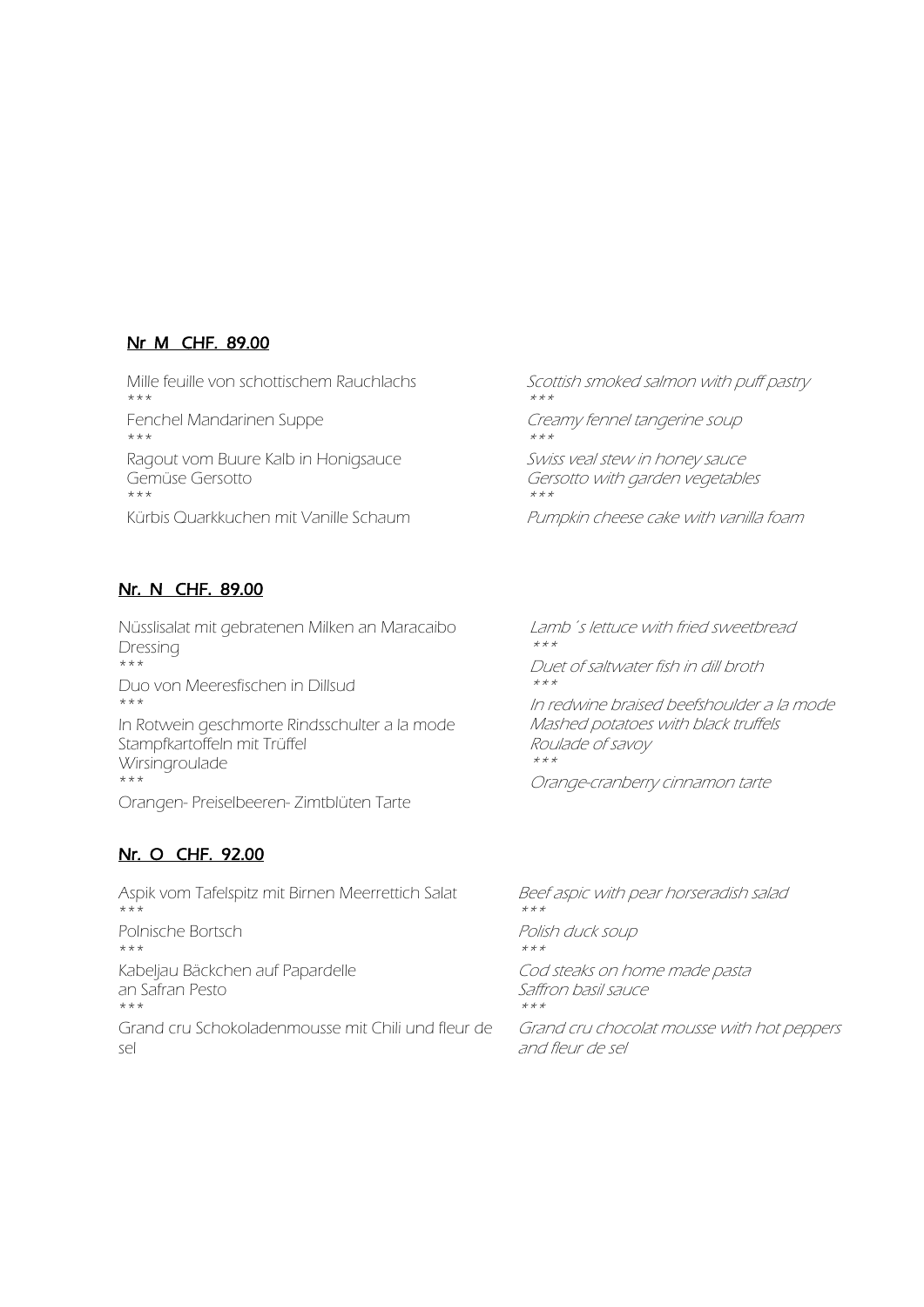### Nr. P CHF. 94.00

Buchweizen Blinis mit geräuchertem Schwertfisch Kräuter Espuma \*\*\* Grünerbsen Capuccino \*\*\* Alpenschwein Filet mit karamellisierten Äpfel Thymian Kartoffeln Rahmsauerkraut \*\*\* Mandelmousse mit Honig

Buckwheat blinis with smoked swordfish and espuma \*\*\*Split pea Cappuccino  $***$ Swiss prime pork tenderloin serverd with caramelized apples Roast potatoes with fresh thyme Creamy sauerkraut \*\*\*Almond mousse with honey

### Nr. Q CHF. 96.00

Carpaccio von der Jakobsmuschel mit Papaya Chili Salat \*\*\* Kleine Zwiebelsuppe \*\*\* Lammhüftchen mit Pfefferminz Chuteney Steinpilz Taglitelle Gefüllte Bischofsmützen \*\*\* Eton mess

Scallop carpaccio with papaya chilly salad \*\*\*French onion soup \*\*\*Lambsteak with peppermint chuteney Fresh noodles Stuffed bishops hat \*\*\*Eton mess

### Nr R CHF. 99.00

Entenparfait mit gerösteten Mandeln Frisee Salat mit kandierten Mangos \*\*\* Scharf- saure Pilzsuppe \*\*\* Seezungen Savarin mit Pfeffer Hollandaise Schlosskartoffeln Schwarzwurzeln und Edamame Gemüse \*\*\*

Bananen Tarte Tatin mit Rumeis

Duck terrine with roasted almonds Endive and candied mangos \*\*\*

Sweet and sour mushroomsoup \*\*\*

Dover sole savarin with pepper hollandaise Pommes Château Salsify and edamame \*\*\*

Banana Tarte tatin served with rhum ice cream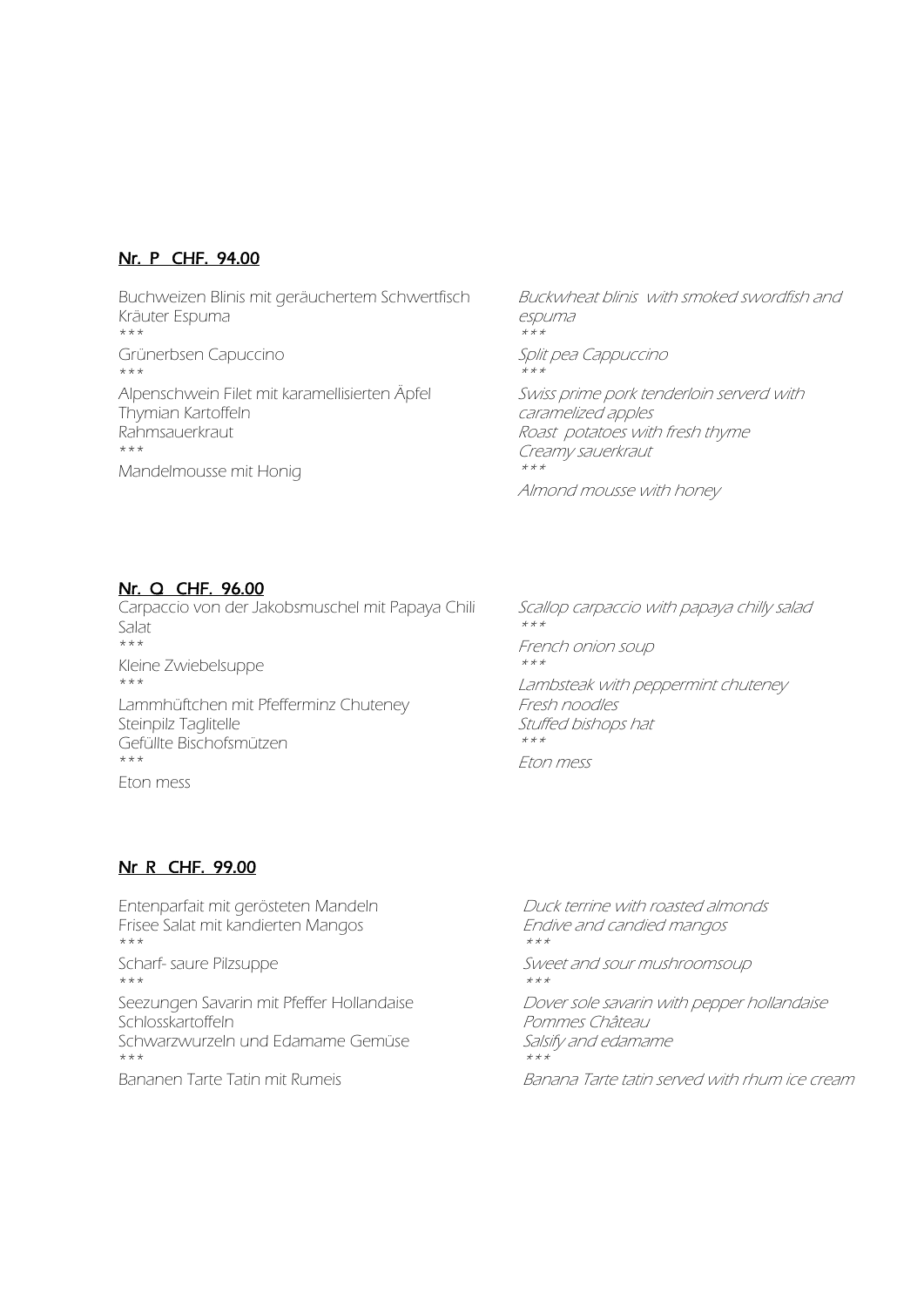### Nr. S CHF. 109.00

Variation vom Thunfisch  $* * *$ Zappa mille Fanti \*\*\* Black Angus Rindsmedaillon Bordelaise Kürbis-Kartoffelgaletten Gemüseperlen \*\*\* Champagner Törtchen mit Orangenbütenwasser

Variation of fresh tuna fish \*\*\*Eggstrips soup \*\*\*Black angus beef fillet Bordelaise Pumkin- potato pancakes Vegetable pearls \*\*\*Champagne tartelette with orange blossom water

### Nr. T CHF. 115.00

Haus Terrine mit Pilzsalat und Johannisbeer Gelee \*\*\* Leicht gebundene Fasanensuppe mit Juliennes von Gemüse \*\*\* Rentier Rack mit Perlzwiebeln und Trauben an Akvavite Sauce Quarkspätzli und Quittenkompott \*\*\* Geeistes Soufflé House terrine with mushroom salad and red current jelly  $* * *$ Pheasant soup with finely cut vegetables strips  $* * *$ Reindeer rack pearl onoins, grapes on akvavite sauce Curd spaetzle and quince compote \*\*\*Iced souffle

Sämtliche Gerichte inkl. Pâtisserie werden mit Ausnahme von Brotwaren mit viel Liebe und Tradition von Hrn. Jürg Gabathuler und seinem Team in der hauseigenen Küche frisch zubereitet.

All dishes including pâtisserie, with the exception of bread products, are freshly prepared in the in-house kitchen with love and tradition by Mr. Jürg Gabathuler and his team..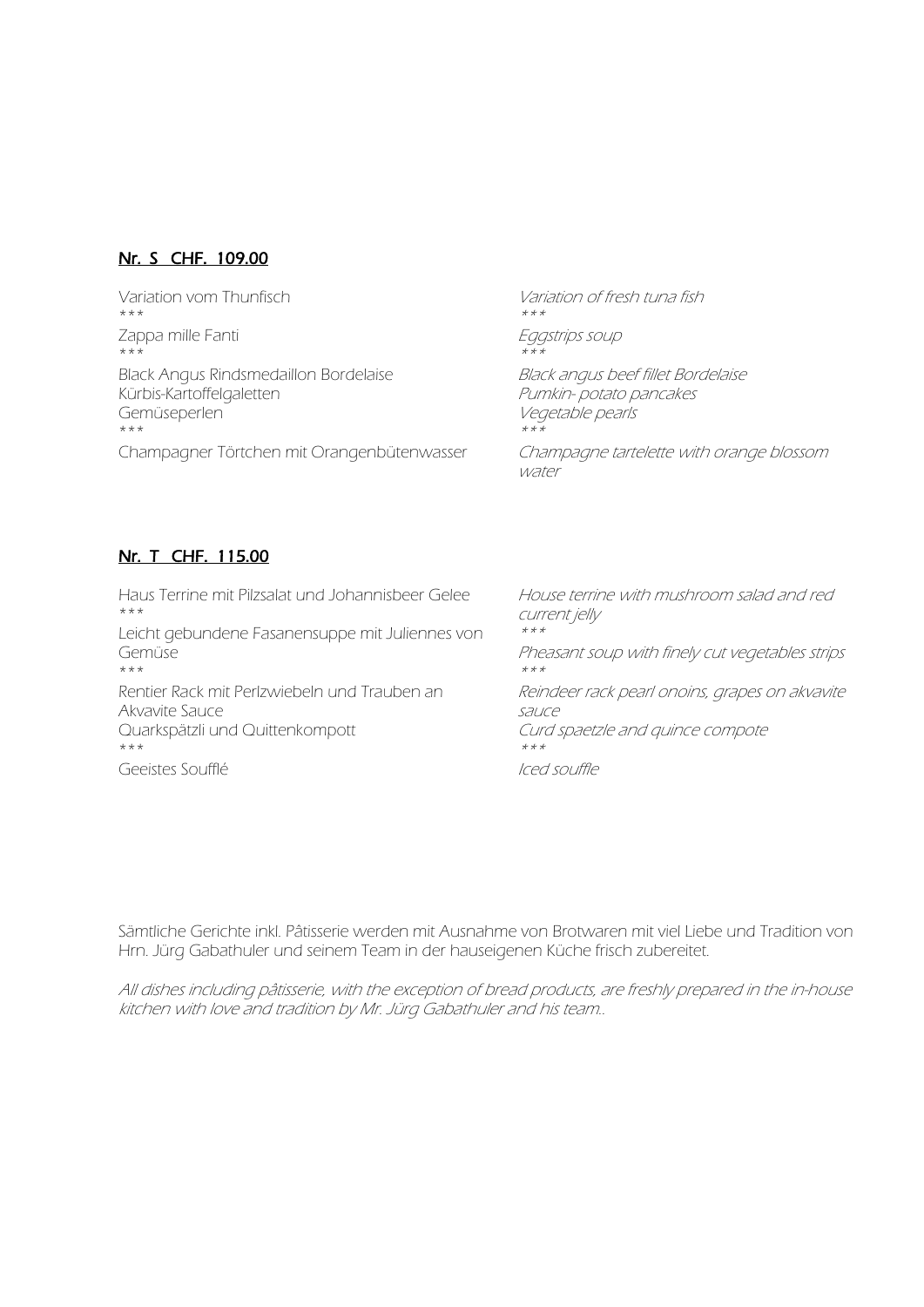# Menu Klassiker / Classical menus

### Nr. 14 4- Gang CHF. 88.00

Kartoffel Crêpe mit Pilzragout \*\*\* Enten Germiny Süppchen \*\*\* Zander Filet mit süss sauren Zwergorangen Pistazien Cous-cous Glasiertes Kürbisgemüse \*\*\* Dörrpflaumen im Knusperbeutel mit Vanille Schaum Potatoe pancake with mushroom stew \*\*\*Duck Germiny \*\*\*Pike perch fillet with sweet and sour kumquats Pistachio cous cous Glazed pumpkin vegetables \*\*\*Prunes in Philo pastry with vanilla foam

# Nr. 15 4- Gang CHF. 89.00

Regionale geräuchte Fischspezialitäten \*\*\* Tomaten-Kräuter Consommé \*\*\* Zürcher Kalbsgeschnetzeltes \*\* (Auf Wunsch auch mit Kalbsnieren + CHF 5.-) Butterrösti \*\*\* Birnen Pfarrhaustorte

Smoked local fish specialities \*\*\*Tomato-herb consommé \*\*\*Sliced veal Zürich style \*\* (upon demand available with kidneys + CHF 5.-) Swiss potato Rösti \*\*\*Pear tarte rectory style

# Nr. 16 4- Gang CHF. 93.00

Stäfner Felchen Terrine mit Sellerie-Karotten Salat \*\*\* Maisgriess Suppe mit Senf Croutons \*\*\* Im Ofen gebratene Cherry Valley Ente \*\* Honig-Preiselbeer Sauce Dauphine Kartoffeln \*\*\* Schokoladen-Sternanis Mousse mit Passionsfrucht

White fish terrin served with celerie-carrot salad \*\*\*Sweetcorn gruel soup with mustard croutons  $\star\star\star$ Oven roasted cherry valley duck \*\* Honey cranberry sauce Dauphine potatoes \*\*\*

Chocolate-star anise mousse with passion fruit

\*\* Served on Silver-Service

\*\* Plattenservice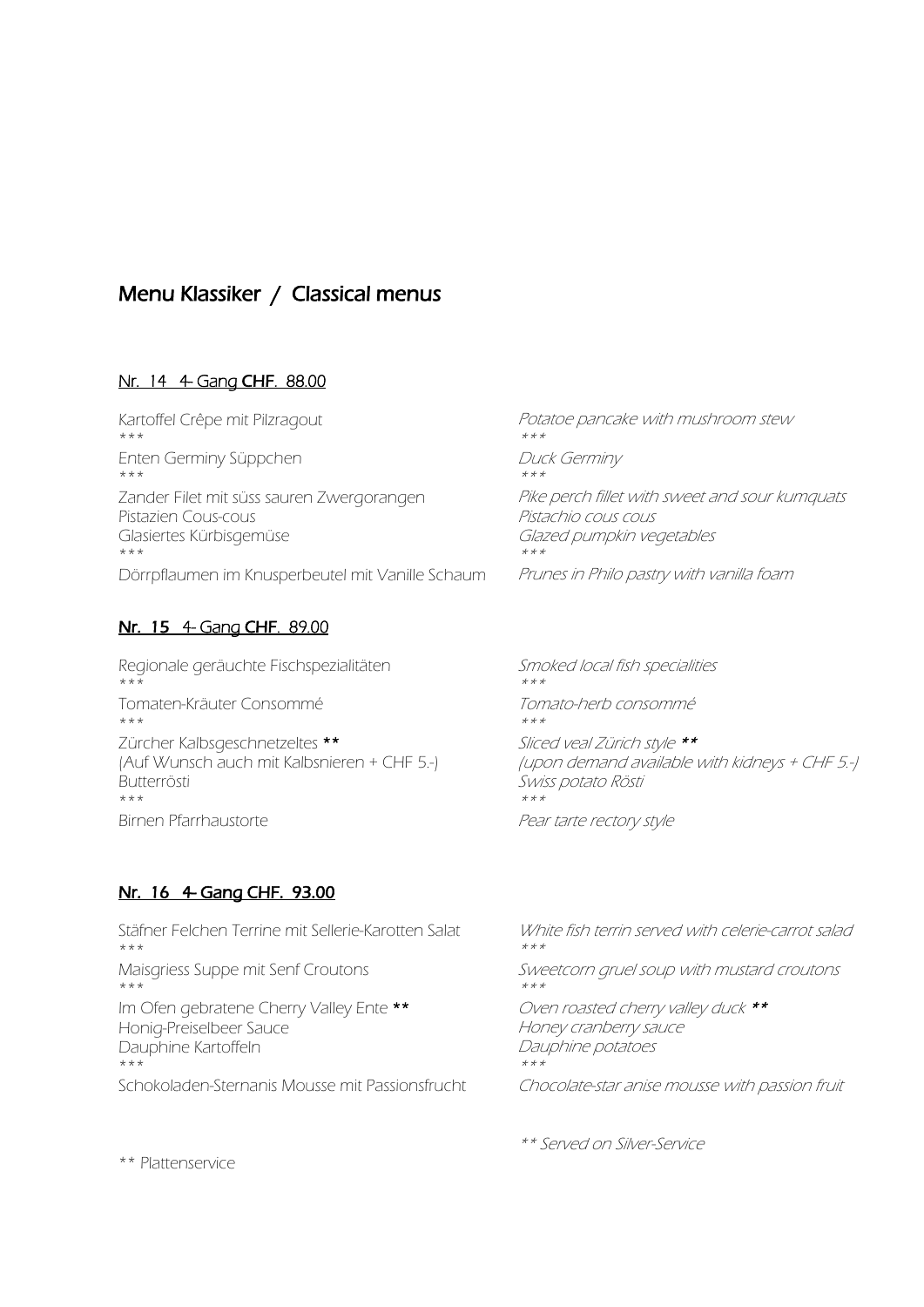# Nr. 17 4- Gang CHF. 93.00

Schwarzwurzel Salat mit Bresaola in Parmesan Körbchen \*\*\* Linsensuppe mit Kalbsbrätkügelchen \*\*\* Appenzeller Stube Gselle Spiesschen Randen Risotto Wirz Rouladen \*\*\* Omelette surprise

### Nr. 18 4- Gang CHF. 96.00

Safran Suppe mit Glasnudeln \*\*\* Zanderfilet Meilener Art \*\*\* Kalbskareebraten Zunftmeisterart \*\* Roggenknöpfli Saisonale Gemüsegarnitur \*\*\* Donauwellen- Schnitte

### Nr. 19 4- Gang CHF. 97.00

Marinierte Riesencrevetten in Mohncrêpe \*\*\* Saisonale Minestrone \*\*\* Kotelettes und Hüftchen vom Weidelamm Kartoffel-Lauch Gratin Schalotten Konfit \*\*\* Ingwer Flan mit exotischen Früchten

Salsify salad with bresaola served in parmesan basket \*\*\*Lentilsoup with weal-meat balls  $* * *$ "Appenzeller" Stube gselle skewers Beetroot risotto Savoy roulade \*\*\*Baked alaska

Saffron soup with glassnoodles  $\star\star\star$ Pike perch "Meilen" style \*\*\*Roasted loin of veal Guildmasters choice \*\* Rye dumplings Seasonal vegetables \*\*\*"Danube- Wave" slice

Marinated giant shrimps in poppy seed pancake \*\*\*Seasonal minestrone soup \*\*\*Lamb rump and chops with rosemary Potatoe-leek gratin Braised shallots \*\*\*Ginger flan served with exotic fruits

\*\* Plattenservice \*\* Served on Silver-Service